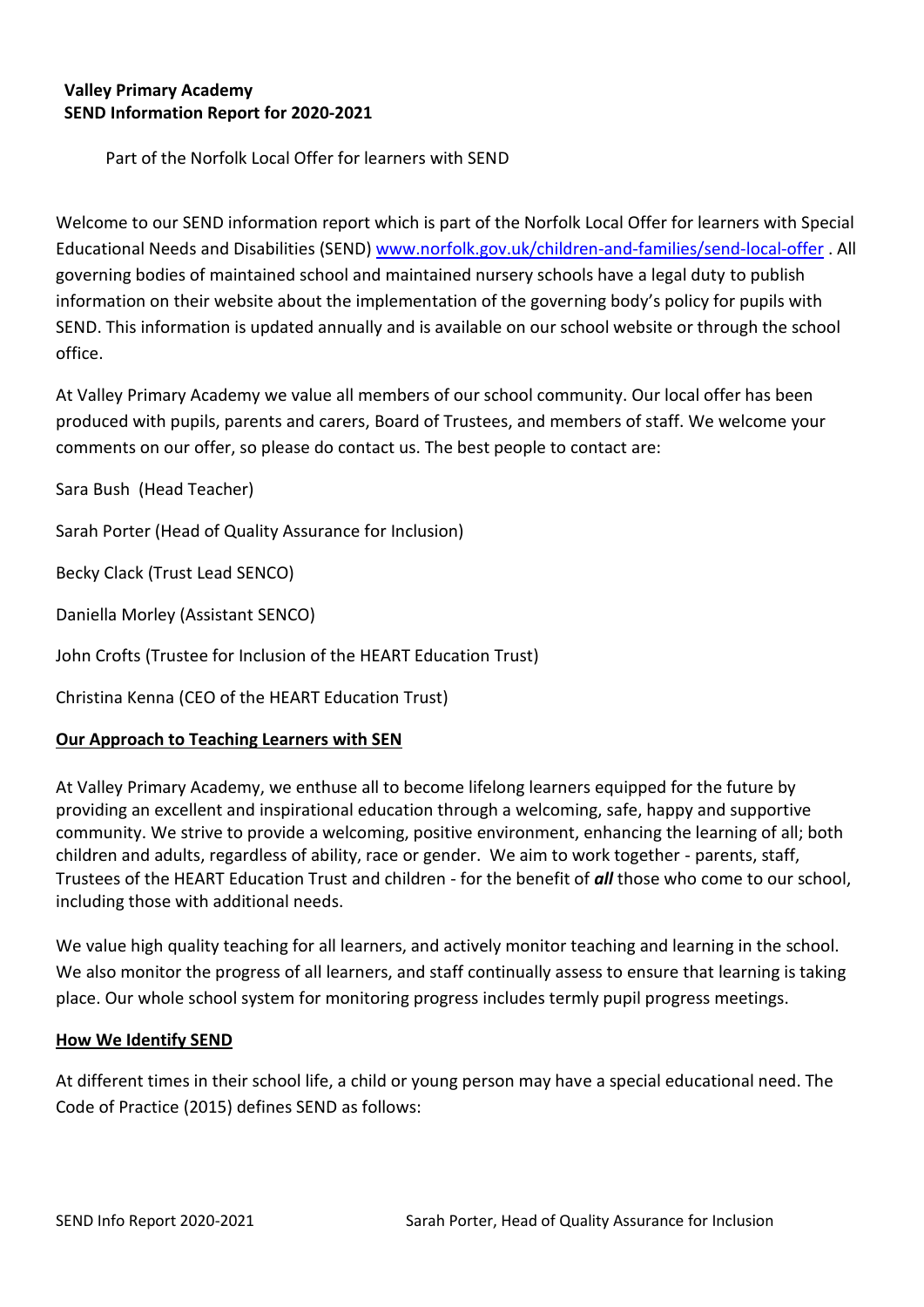**"A child or young person has SEN if they have a learning difficulty or disability which calls for special education provision to be made for him or her. A child of compulsory school age or a young person has a learning difficulty or disability if he or she:** 

**a) has a significantly greater difficulty in learning than the majority of others the same age, or**

**b) has a disability which prevents or hinders him or her from making use of facilities of a kind generally provided for others of the same age in mainstream schools or mainstream post-16 institutions**.

A child *may* have SEND if

- His/her progress is significantly slower than that of their peers
- His/her rate of progress has dipped

In this case, information will be gathered, including seeking the views of parents, the pupil and teachers as well as assessments.

There can be a many reasons for learners 'falling behind.' These may include absences, attending lots of different schools, difficulties with speaking English, or worries that distract them from learning. This does *not* mean that *all* vulnerable learners have SEND. Only those with a learning difficulty that requires special educational provision will be identified as having SEND, but we would still provide additional support to help the child reach their potential.

At Valley Primary Academy, children have been identified as having SEND through a variety of ways including:

- Assessment and monitoring by a teacher that identifies children are preforming well below age related expected levels and have not made significant progress after initial intervention and additional provision or support.
- Concerns raised by a parent either on admission to school or at any stage during the child's education.
- Concerns raised by children that they are struggling with learning, or aspects of school or home life.
- Concerns raised by teachers, pastoral or support staff regarding behaviour or self-esteem that is impacting on learning.
- Information received from previous school or nursery setting.
- Information or diagnoses received from external professionals such as speech and l;anguage, paediatricians, health visitor, etc.

# **What should I do if I think my child may have special educational needs?**

If you have any concerns regarding your child's progress or well-being, then please speak initially to either your child's class teacher, or the pastoral team to discuss your concerns.

Appointments can be made with the SENCo through the school office or website.

# **Areas of Need**

The SEN Code of Practice recognises four broad areas of need: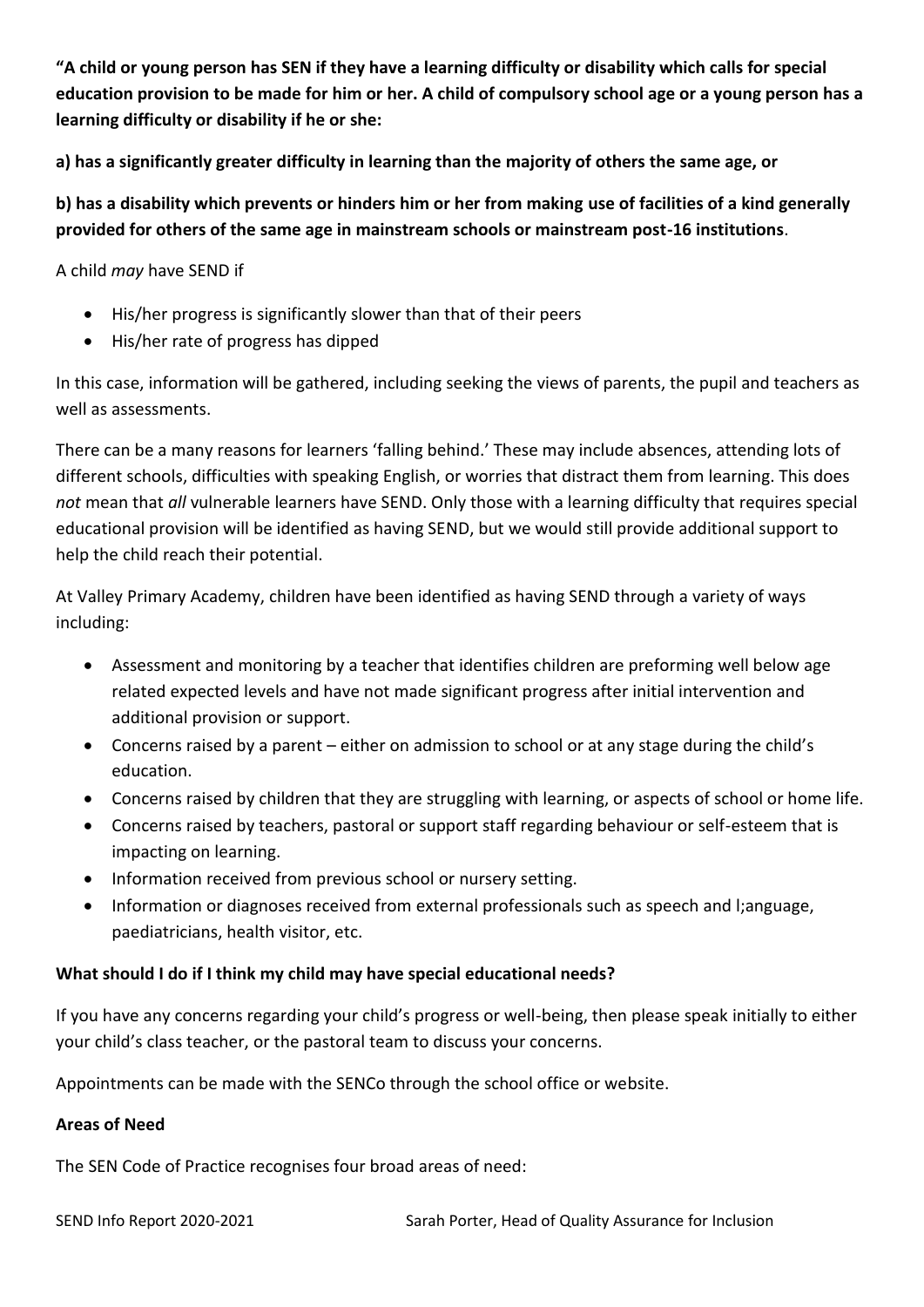- Communication and Interaction
- Cognition and Learning
- Social, Emotional and Mental Health Difficulties
- Sensory and/or Physical Needs
- In 2020-2021 our SEN profile shows that we have 26.7 % of children on our roll identified as having SEND. Of those:
- 6.81 % are identified as having SEND linked to Cognition and Learning (including maths, reading, writing and spelling etc.)
- 16.48 % are linked to Communication and Interaction (including speech and language difficulties and problems with social interaction)
- 1.14 % are linked to Physical and Sensory (including disabilities such as those affecting mobility, sight and hearing)
- 5.11 % are linked to Social, Emotional and Mental Health difficulties (including ADHD, depression, and attachment issues)

# **What We Do to Support Learners with SEND at Valley Primary Academy**

At Valley Primary Academy we work hard to ensure that all children make good progress at school and to meet their individual needs. We believe that early identification of SEND and early intervention is essential in order for children with special educational needs to make good progress from their relative starting points.

Every class at Valley Primary Academy has children identified as needing additional provision. Valley Primary Academy strives to its best endeavours to provide an inclusive education, supporting all learners, including those with SEND.

As well as outstanding Quality First Teaching all our teachers are expected to adapt the curriculum to ensure access to learning for all the pupils in their class, as set out in the Teachers Standards 2011.

When a learner is seen to have SEND, we will provide support '**additional to'** or '**different from'** the differentiated approaches and learning arrangements normally provided as part of high quality, personalised teaching. We will use a range of strategies to enable access to the curriculum and learning and to overcome individual pupil's barriers to learning. This can include:

- Visual timetables and other visual interventions
- Individual workstations
- Writing frames and scaffolds
- Ipads, laptops or other devices to record work in alternative manners
- Resources fiddle toys, timers, talking tins, pencil grips, sensory equipment, writing slopes, ear defenders, word banks Dyslexia friendly teaching and learning strategies

This additional support, (often called 'intervention') will be tailored to meet the child's needs, and will target the area of difficulty. It may happen in class or in another area of the school, occasionally on a 1:1 basis but more often as part of a small group of learners with similar needs. These 'interventions' may be run by a teacher or a highly trained teaching assistant. The support provided, and its impact, will be monitored closely and shared regularly with the child and with their parents or carers.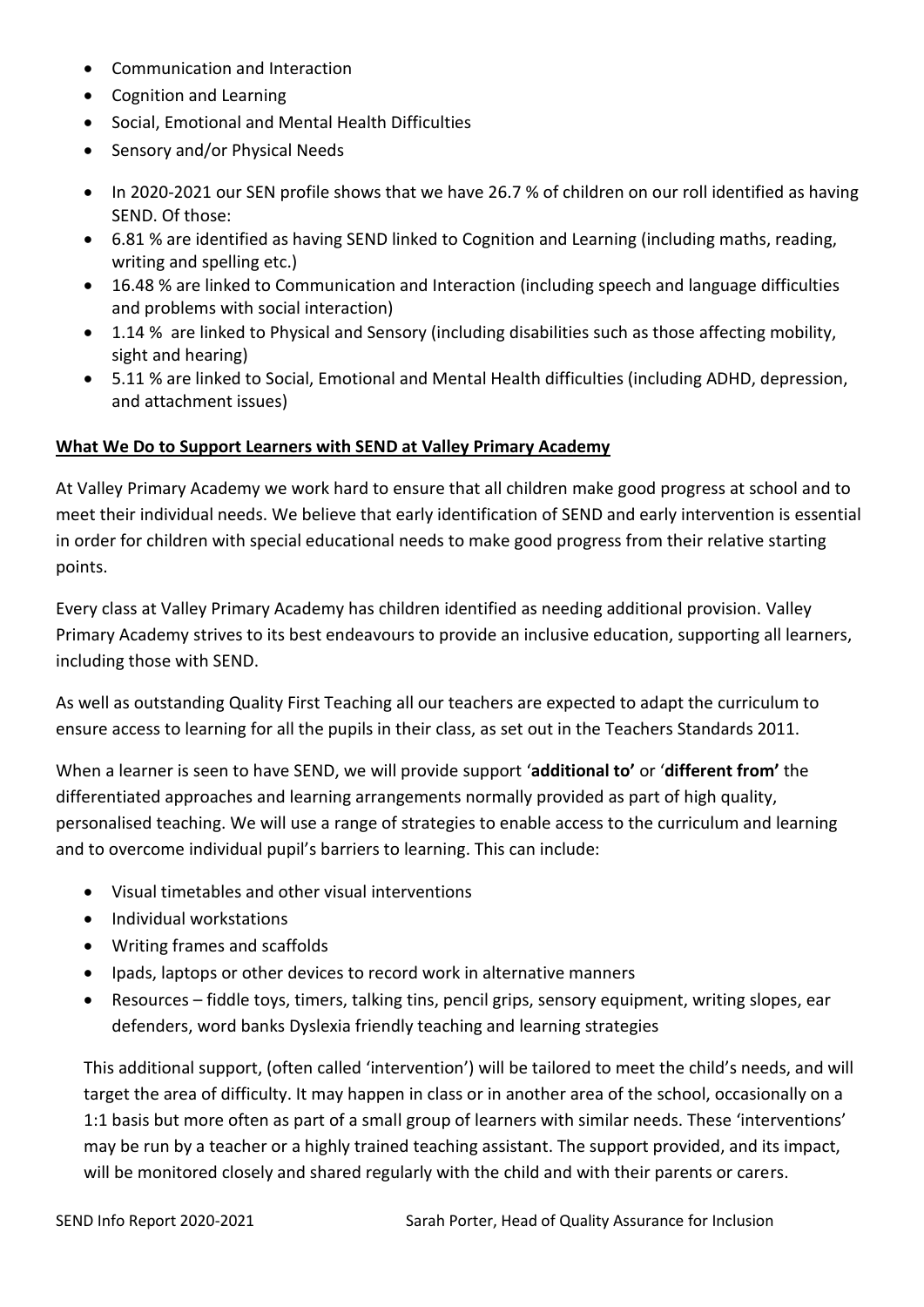For some children this could be:

- $\triangleright$  Teaching Assistant supporting small groups within/and or outside the classroom
- $\triangleright$  Teacher supporting small groups within/and or outside the classroom
- $\triangleright$  Individual support usually from a Teaching Assistant
- ➢ Speech and Language sessions with our Specialist Speech & Language Teaching Assistant
- ➢ Forest School with our Specialist Forest School Leader
- ➢ Small group or individual Thrive with our Specialist Thrive Practitioner

The type of support and frequency is determined by the individual needs of the pupil. The aim is to enable access to learning and to overcome any barriers to learning.

We work with other schools in the HEART Education Trust and in our local area. We share our provision map and assessment tools to learn from each other, develop a wider understanding of different SEND, and share training opportunities.

When providing support that is 'additional to' or 'different from' we engage in a four-stage process: Assess, Plan, Do and Review.

**Assess** – we consider all the information from discussions with parents or carers, the child, the class teacher and assessments.

**Plan** – now we can identify the barriers to learning and intended outcomes, we work out what additional support will be provided to help overcome those barriers. Decisions are recorded on a Pupil Support Plan and are reviewed termly, as part of Parent/Teacher Consultations.

**Do** – providing the support – extra assistance for learning or learning aids – as set out in the plan.

**Review** – We measure the impact of support, and considering if changes need to be made. All of those involved – learner, their parents or carer, teacher and SENCo -contribute to this review.

If necessary, a new cycle (Assess, Plan, Do & Review) can begin

For the minority of pupils that cannot access, or be assessed against a mainstream curriculum Heartsease Primary Academy is part of the Norfolk Assessment Pathway (NAPS) and works together with other specialist schools and mainstream schools across Norfolk to assess, plan and track small steps of progress appropriate to our high needs SEND pupils.

While the majority of learners with SEND will have their needs met in this way, some may require an Education, Health & Care (EHC) needs assessment to determine whether it is necessary for the Local Authority to make provision in accordance with an EHC plan (replacing the old 'Statement of SEN').

# **Staff Training, Expertise and Qualifications**

| Qualification                            | Date<br>Awarded |
|------------------------------------------|-----------------|
| <b>Communication Champion (Advanced)</b> | 2019            |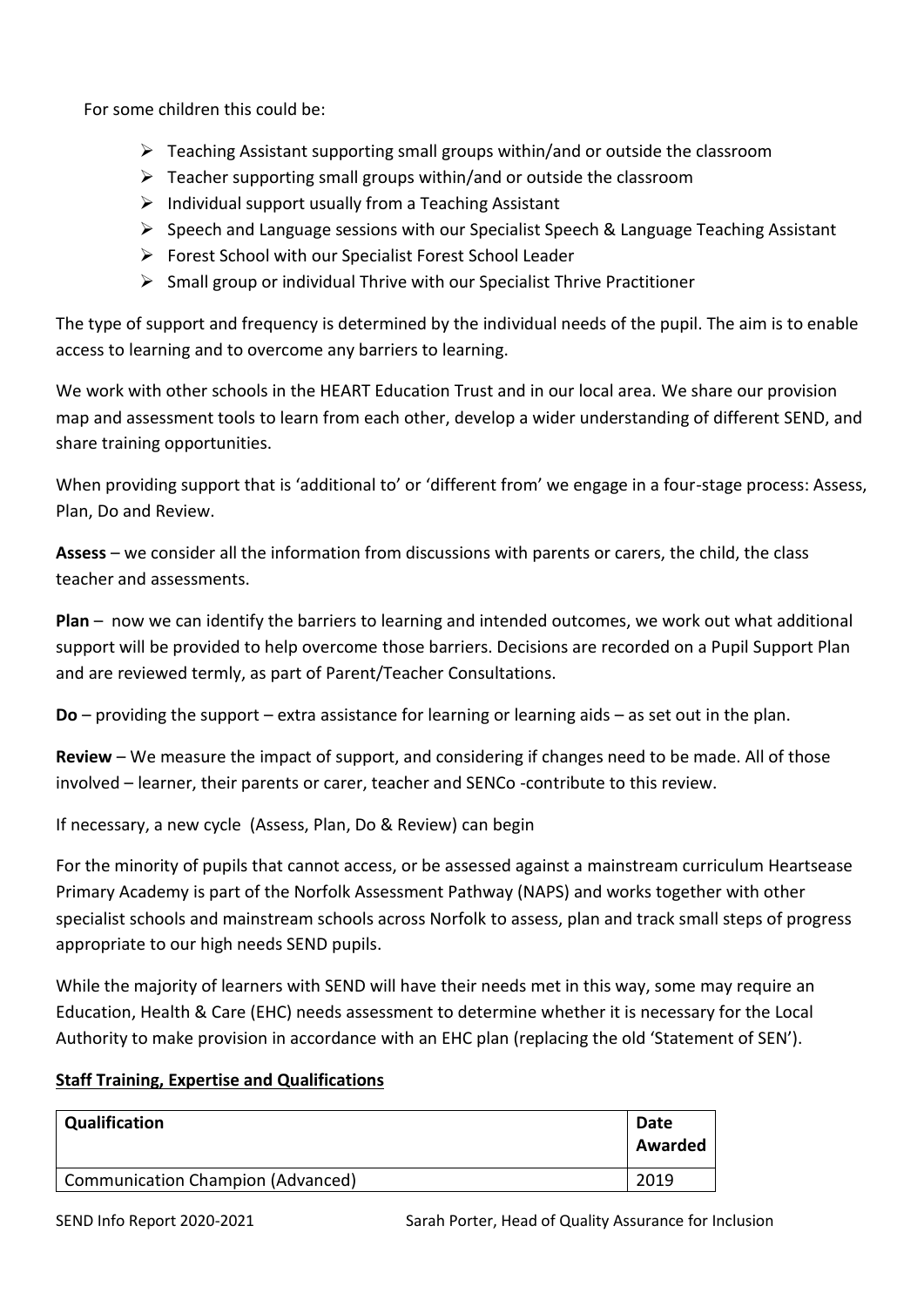| <b>Mental Health Champion</b>         | 2019 |
|---------------------------------------|------|
| <b>National SENCO Award</b>           | 2016 |
| <b>Master of Education</b>            | 2014 |
| <b>Qualified Teacher Status</b>       | 2007 |
| Advanced Diploma in Child Development | 2006 |
| <b>BSc Hons Psychology</b>            | 2007 |

All our staff, both teachers and teaching assistants, receive regular half termly continuous professional development in SEND from the HEART Education Trust Inclusion Team. Alongside this staff access a range of external training and CPD across the year.

All staff have received training in Mental Health Awareness, Thrive and IKON Managing Challenging Behaviour Training. Additionally, staff are trained in delivering a range of interventions which include:

# **Speech, Language & Communication**

ELKLAN Speech & Language Early Talk Boost KS1 Talk Boost KS2 Talk Boost Speech Link Infant Language Link Junior Language Link

Wellcomm

Talkabout

Socially Speaking

Teddy Talks & Bears Banter (EAL)

TEACH strategies for ASD

#### **Learning & Cognition**

Rapid Reading

Read, Write Inc

Rapid Phonics

Sounds Discovery

Catch Up Literacy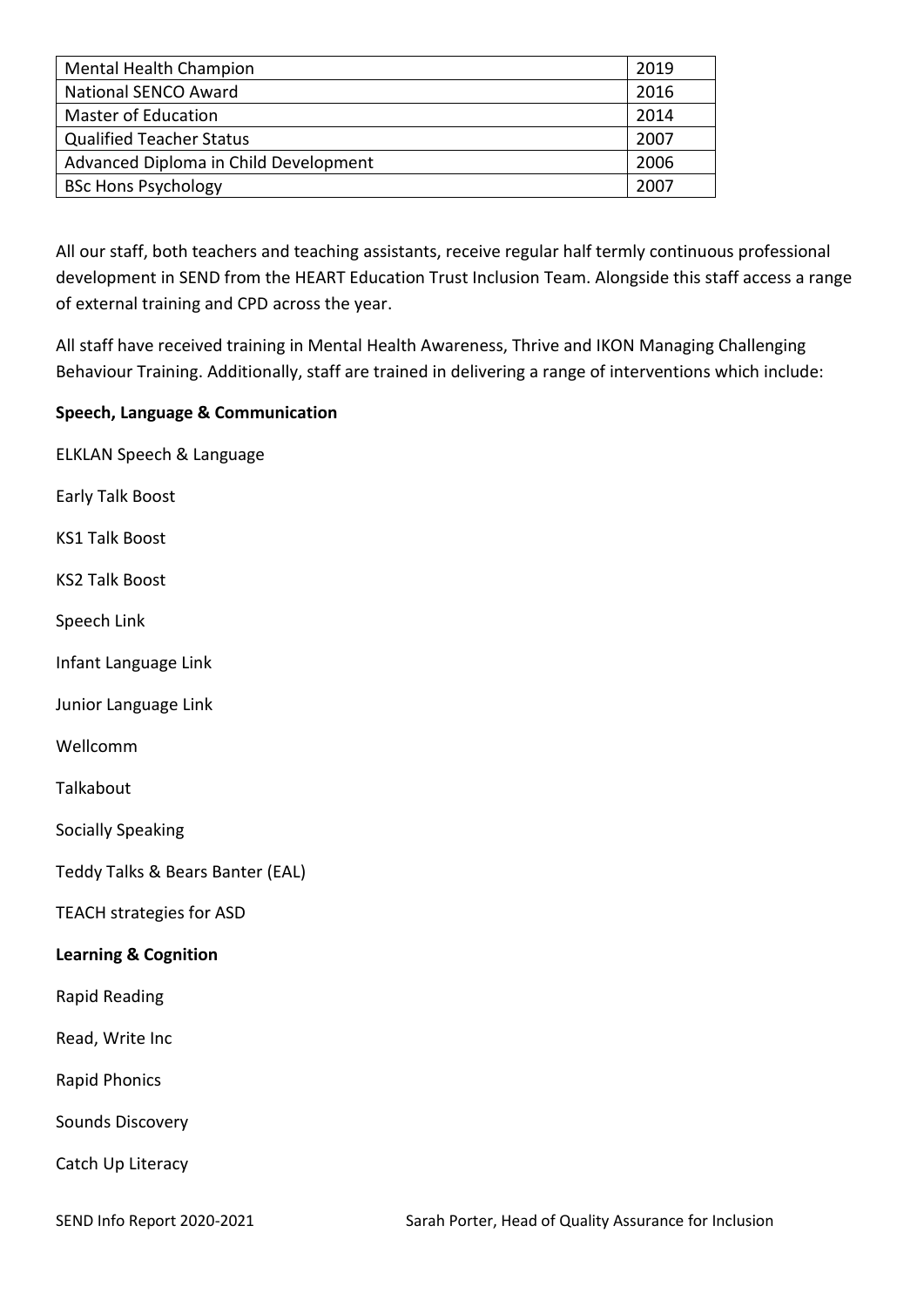Precision Teach

Rising Stars Catch Up English

Nessy

Clicker

IDL Literacy

IDL Numeracy

Numicon

Becoming First Class @ Number

First Class @ Number

Rising Stars Catch Up Maths

**SEMH**

Thrive

Outdoor Learning

Theraputic Support

**Physical & Sensory**

Fine motor skills programmes

Gross motor skills programmes

Sensory Integration

Sensory Circuits

#### **How We Find Out if This Support is Effective**

The interventions used will be those that are proven to make a difference for most learners. The school uses evidence based interventions that have a secure research base that proves effectiveness and impact.

A baseline assessment is the starting point for an intervention. From this we can measure progress made by a child – and set a target outcome. Regular reviews will take place. These termly reviews will involve children, their parents or carers, and class teachers, with a record kept of agreed actions.

Where a child has an EHCP, there will be an annual review held in addition to the termly review meetings, taking into account the views of the child, their parent or carer, and all other professionals involved with the child.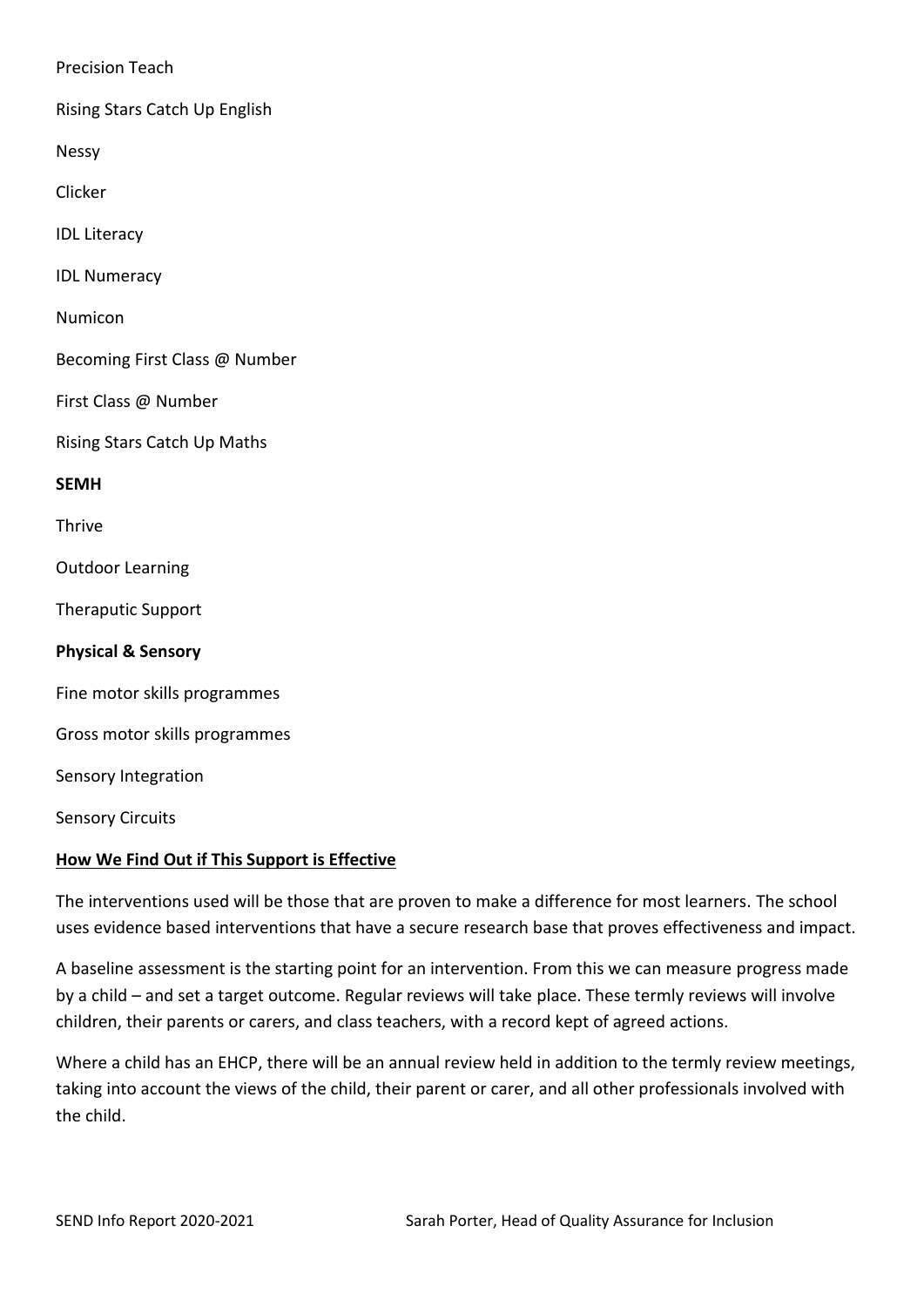# **External Advice and Support**

In addition to the expertise that we have in school and across the HEART Education Trust, more specialist advice is regularly sought for those children in need of additional support.

This is often secured through the Local Offer through:

- Sensory Support Service for children with visual or hearing needs
- Speech and Language Therapy (provided through East Coast Health, but funded through the Local Authority)
- Specialist Support Teachers from Dyslexia Outreach or the Specialist Resource Bases (SRBs)
- Point 1 support for emerging Mental Health Issues
- CAMHS
- The Norfolk Healthy Child Programme
- S2S school to school support from the complex needs and specialist schools
- Signposting families to local and national organisations and charities that provide support or advice within the home

The school may also make referrals to:

- An educational psychologist or specialist learning support teacher
- Communicating Matters speech and language therapists
- Respectrum specialists in ASD, Behaviour, Sensory Processing etc.

Or Request the GP to make a referral to:

- Paediatrician
- Neurodevelopmental Services
- Occupational therapy
- Continence service

#### **Specialist Provision**

On rare occasions it may be felt that based on the recommendations of external professionals that pupils require more specialist provision that Valley Primary Academy can offer, this may be for a time limited period or until a pupil is able to access a placement in a specialist provision. In these situations, in consultation with the pupil's parents or carers, Valley Primary Academy may apply for a place in:

• A Norfolk County Council Specialist Resource Unit (ASD, Speech, Learning & Cognition, SEMH)

Or

• Offer a placement in the HEART Education Trust's specialist inclusion classes Moonstone (KS1) based at Heartsease Primary Academy or The Launch Pad (KS2) at Lingwood Primary Academy, this is dependent on pupils meeting the entry criteria for these settings.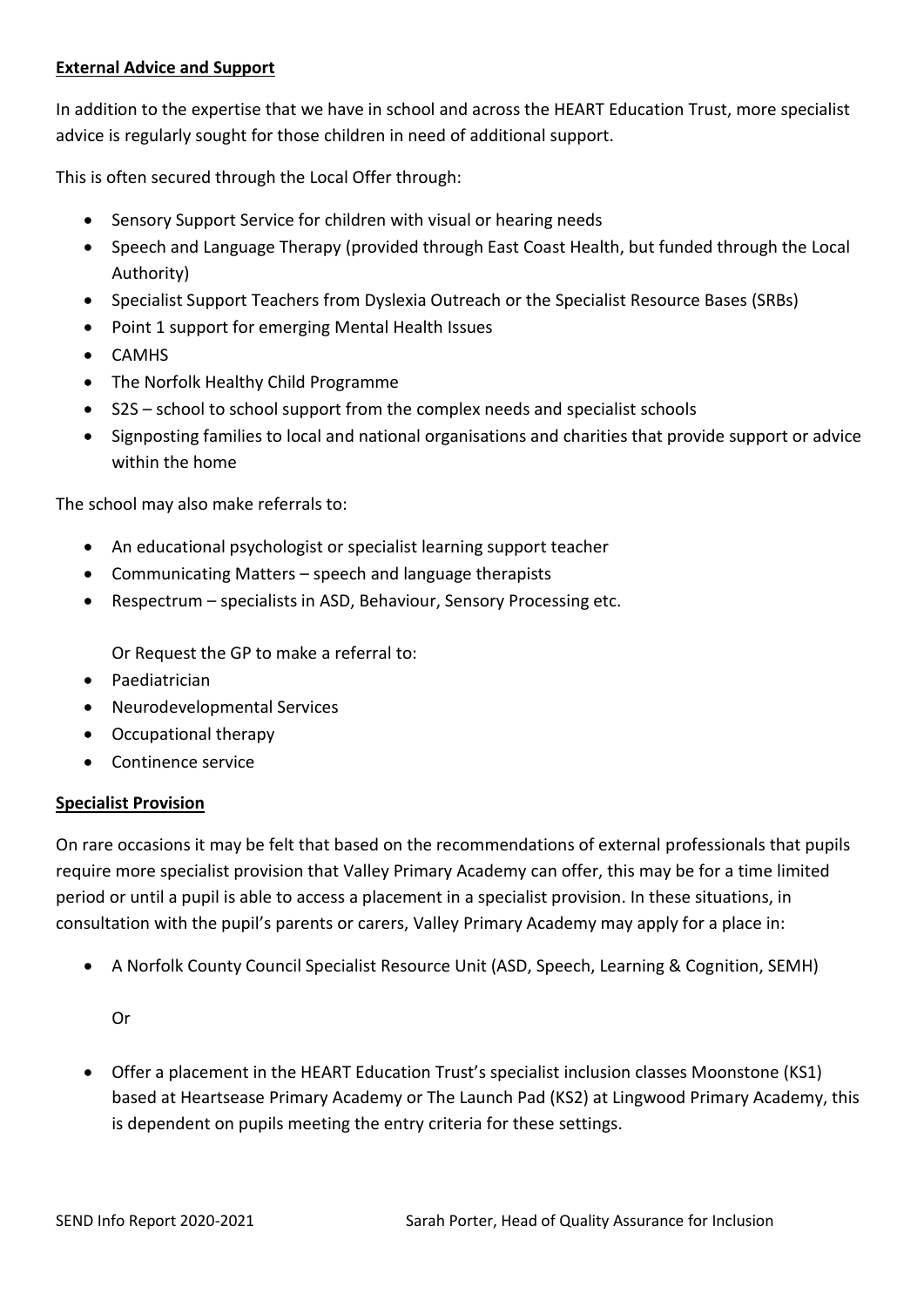# **Other Opportunities for Learning**

At Valley Primary Academy we are committed to ensuring that all learners have full access to learning and the curriculum wherever possible. This includes all curriculum related visits and off-site activities. We believe all learners are entitled to the same access to extra-curricular activities, and are committed to making reasonable adjustments to ensure participation for all, wherever possible. Please contact us if your child has any specific requirements for extra-curricular activities.

# **Safeguarding Children with SEND**

At Valley Primary Academy, all staff are trained to be aware of the increased safeguarding risks for children with SEND. Staff are vigilant to risk and diligent in reporting concerns as set out in our Safeguarding Policy.

At Valley Primary Academy we take the responsibility to oversee the social and emotional development of *all* our learners seriously. This includes taking steps to prevent bullying (further information can be found in our Anti-Bullying policy). From time to time, some pupils, including those with SEND, require extra pastoral support and we make arrangements for them to share their views and worries.

# **Funding for SEND**

Valley Primary Academy receives notional SEND funding through the money received from the ESFA to support the needs of learners with SEND. Additional 'high needs' funding is available from the Local Authority through a moderated application process. This funding is used to purchase staff support time, specialist resources and equipment, specialist referrals and support and essential staff training.

#### **Reasonable Adjustments**

Valley Primary Academy has a duty through the Equality Act (2010) "to take such steps as it is reasonable to take" to avoid "substantial disadvantage" to a disabled child. We endeavour to make adjustments to ensure that disabled pupils can fully participate in school life, these include:

- Providing auxiliary aids (such as ear defenders, coloured overlays, work stations, adapted equipment)
- Adapting resources such as enlarging texts, tinting whiteboards etc
- Flexible arrangements for pupil entering and leaving classes and school
- Additional support to overcome disadvantage during school

The school has to carefully consider the cost of making such adjustments and the potential impact on other children to ascertain whether an adjustment is reasonable.

#### **Preparing for Next Steps**

Transition is a part of life for all learners, whether that involves moving to a new class or moving to a new school. We recognise that this 'moving on' can be difficult for all children, but especially so for a child with SEND and/or disability. Consequently, we work closely with parents, children and staff to ensure these transitions run as smoothly as possible.